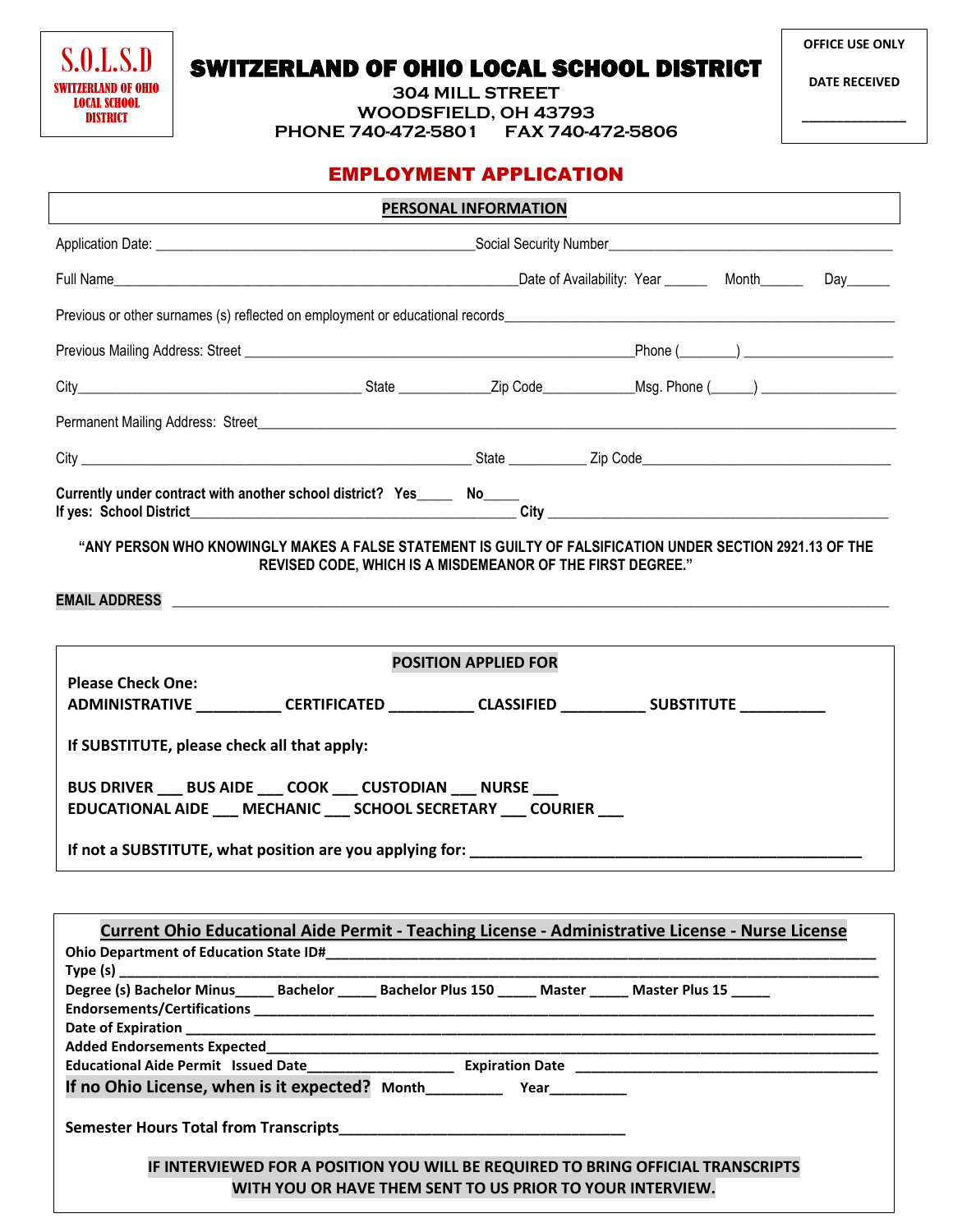## **EQUAL OPPORTUNITY INFORMATION**

Ohio school districts are equal opportunity employers and comply with all applicable state and federal statutes and regulations in employment and school district programs.

Background checks are done on all district employees; those can be done here at the Central Office.

Is there anything on your **FBI/BCI** background check that we should be aware of? Yes\_\_\_ No\_\_\_ **Please explain**: \_\_\_\_\_\_\_\_\_\_\_\_\_\_\_\_\_\_\_\_\_\_\_\_\_\_\_\_\_\_\_\_\_\_\_\_\_\_\_\_\_\_\_\_\_\_\_\_\_\_\_\_\_\_\_\_\_\_\_\_\_\_\_\_\_\_\_\_\_\_\_\_\_\_\_\_\_\_\_\_\_\_\_

| Are you a citizen of the United States?<br>If no, are you authorized to work in the U.S.? | Yes $\_\$ No $\_\_$<br>Yes No |
|-------------------------------------------------------------------------------------------|-------------------------------|
| Have you ever worked for this company?                                                    | Yes $\_\text{No}\_\text{on}$  |
| If yes, when?                                                                             |                               |

## **EDUCATIONAL AND PROFESSIOINAL BACKGROUND**

| High School, Colleges, Universities<br>Name, City, State | <b>Dates Attended</b><br>Mo/Yr to Mo/Yr | <b>Type of Degree Earned</b> | Major & Minor (if any) |
|----------------------------------------------------------|-----------------------------------------|------------------------------|------------------------|
| <b>High School</b>                                       |                                         |                              |                        |
| College/University                                       |                                         |                              |                        |
|                                                          |                                         |                              |                        |
|                                                          |                                         |                              |                        |
|                                                          |                                         |                              |                        |
|                                                          |                                         |                              |                        |
|                                                          |                                         |                              |                        |
|                                                          |                                         |                              |                        |

| <b>PREVIOUS EMPLOYMENT</b>                                                                                     |  |
|----------------------------------------------------------------------------------------------------------------|--|
|                                                                                                                |  |
|                                                                                                                |  |
|                                                                                                                |  |
|                                                                                                                |  |
|                                                                                                                |  |
| May we contact your previous supervisor for a reference? Yes__________ No________                              |  |
|                                                                                                                |  |
|                                                                                                                |  |
|                                                                                                                |  |
|                                                                                                                |  |
|                                                                                                                |  |
| May we contact your previous supervisor for a reference? Yes__________ No________                              |  |
|                                                                                                                |  |
| Job Title 1990 Contract Communication Contract Communication Communication Communication Communication Communi |  |
|                                                                                                                |  |
|                                                                                                                |  |
| May we contact your previous supervisor for a reference? Yes No                                                |  |